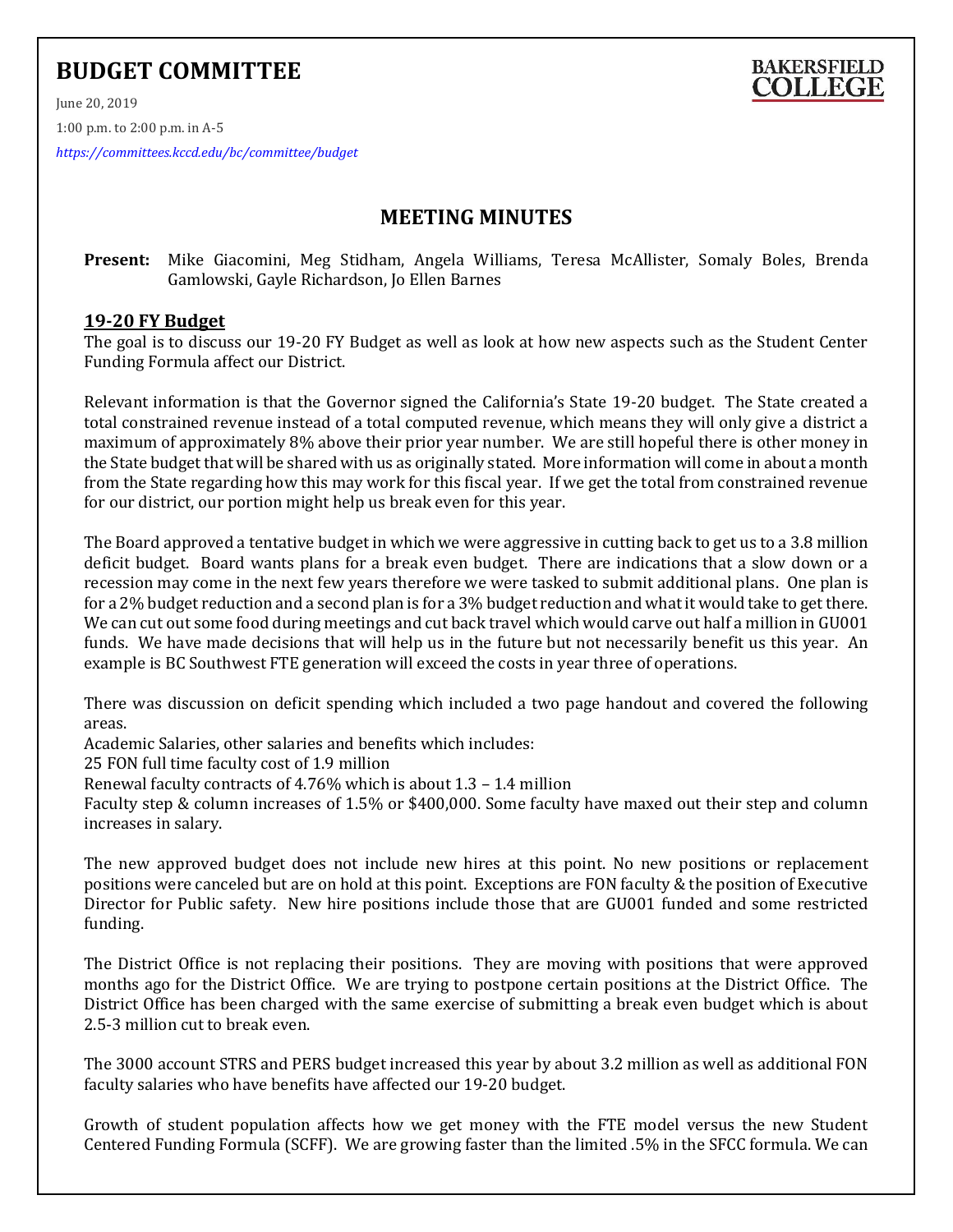continue to grow and serve students, however, it is a challenge if we do not receive funding from the State for this growth.

The State has permanently moved ratios. They will stay at 70 FTEs, 20 Success, 10 and limited to .5%. This SFCC formula was rolled out with no data to support the decisions. At this point, 25% of the districts are being held harmless, we should have had that revenue for available for everybody else but it is not available. Other districts exceeded what they would normally get under the normal FTE model. The State made restrictions on growth until the State can get a handle on how to best move forward.

One of the changes this year was the definition of a transfer student. Another change is a cap for the growth on success. At this point we will only will be paid up to 10% every year in the SCFF model. The plan is to use three year average of supplemental & success portions of the model and use that three year average to help determine part of the SFCC formula.

Equity is not capped and will move to a three year average.

The new formula will have a hold harmless clause through 2021-2022.

Last year, the Olive Drive Academy was under budgeted and this year we have a more accurate number in the 19-20 budget.

To submit our 19-20 budget, controllable expenses were addressed, however the amount of controllable numbers available are not a large number.

Travel has increased in some areas and decreased in other areas. Inmate Ed and Delano are examples where mileage increased and included in the travel expenses.

The cost of rental facilities increased for this year and one examples is BC SW rental of FPU which is contractually obligated at this time.

There was a decrease of utilities due to projects addressed which affected our infrastructure such as the chiller and fixing our water pressure. Additionally, Mike is looking at more solar projects and leases to see if there are more savings worth investing into which would include more solar projects.

We are laying ground work today to prepare for different future possibilities so that we can move forward. Mike spoke to Nick Strobel and Nick said that the last time we went through a situation similar to what we are looking at today that we used our budget criteria. We may revisit this aspect to see how that might apply this time around to how we create and use our budget.

Currently the classified staff contract is being negotiated and there was concern that some people will want to hold back on giving raises to classified employees similar to the raises faculty already received. This contract is in the second year of not having a signed contract at this time.

We want to take a higher level view of our budget at this meeting such as when we look at our total expenses including the District Office our allocation, is 72% of our expenses are salaries and benefits. When we take out the District Office allocation our total expenses is 88% attributed to salaries and benefits.

What we can do at this time that may positively affect our budget is to look at class sizes, such as larger class sizes or smaller classes which may be offered less often.